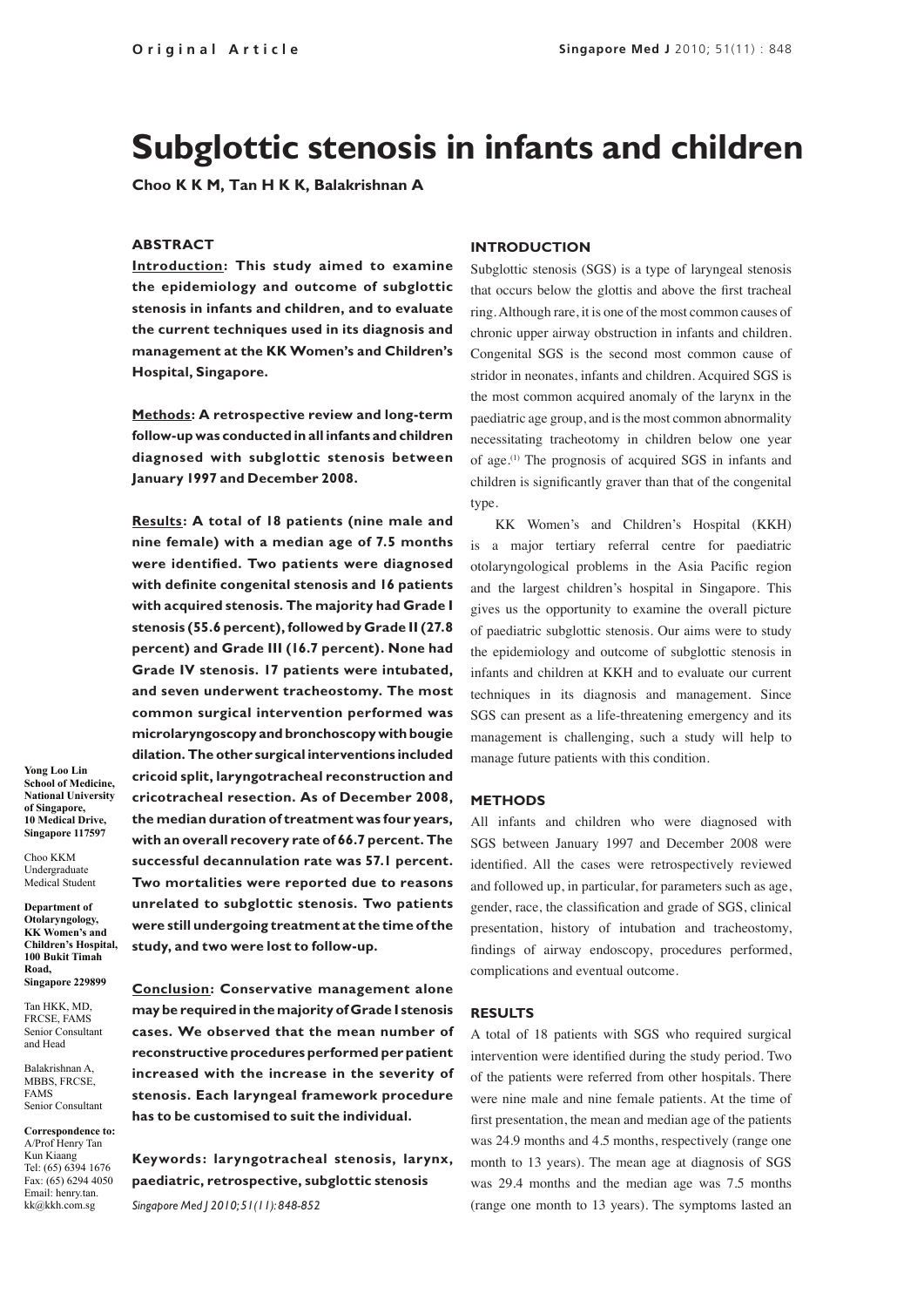

**Fig. 1** Grades of subglottic stenosis.

average of 4.53 months before diagnosis. There were ten Chinese, four Malay, two Indian and two Sri Lankan patients. Ten (55.6%) patients were born premature, with mean and median gestational ages of 27.3 weeks and 26 weeks, respectively (range 24–36 weeks).

Two patients developed symptoms prior to any previous intubation and were diagnosed as having a definite congenital stenosis. 16 patients were intubated prior to the presentation of symptoms and were classified under acquired SGS. The majority of patients, (10/18, 55.6%) had Grade I SGS, followed by five with Grade II (27.8%) and three with Grade III (16.7%) SGS. None of the patients had grade IV SGS (Fig. 1). Of the group of patients with acquired SGS, the majority (11/16, 68.8%) presented with symptoms of stridor. Other clinical manifestations included difficulty in breathing and severe episodes of apnoea. Both patients with congenital SGS also presented with stridor.

A total of 17 patients were intubated. The aetiology of acquired SGS in all 16 cases was related to intubation. Six (37.5%) patients required ventilatory support for respiratory conditions, including chronic lung disease, hyaline membrane disease, bronchopneumonia and apnoea. Five (31.3%) were ventilated for prematurity, three (18.8%) for cardiac conditions and two (12.5%) due to road traffic accidents (Fig. 2). The mean cumulative ventilatory time via endotracheal tube in all patients with acquired SGS was 3.14 (range 0.5–12) months. A total of seven (38.9%) patients required tracheostomy for relief of their airway obstruction, six of whom had acquired SGS and one had congenital SGS.

The diagnostic procedure of choice for all cases of SGS was microlaryngoscopy and bronchoscopy (MLB). The types of surgical interventions performed for all grades are listed in Table I. The most common surgical intervention performed was MLB with bougie dilation, with a total of 24 interventions performed on the 18 patients. Cricoid split was performed for two patients with



**Fig. 2** Indications for ventilation via endotracheal tube for patients with acquired subglottic stenosis.

Grade I stenosis and one patient with Grade II stenosis. Laryngotracheal reconstruction (LTR) was performed for one patient with Grade II stenosis and two patients with Grade III stenosis. One patient with Grade III stenosis underwent cricotracheal resection (CTR).

The mean and median duration of treatment was 4.63 and 4 years, respectively (range two days to 12 years), with an overall recovery rate of 66.7% (12 out of 18 patients). Two (11.1%) patients were still undergoing treatment when this study was being written and two  $(11.1\%)$  were lost to follow-up. Two (11.1%) mortalities were reported due to reasons unrelated to SGS; one patient died of bronchopneumonia, while the other died of aspiration pneumonia. Four of the seven (57.1%) patients who underwent tracheostomy were successfully decannulated. Of the three patients who did not undergo decannulation, one would be due for decannulation in the near future, one was deemed unsafe for decannulation, and one died.

### **DISCUSSION**

In the early 20th century, SGS was very rare. Figures from the literature showed a considerably varied prevalence of 1%–8%.(2-5) Since the 1960s, studies have reported an increase in the incidence of acquired SGS, with the age at presentation shifting toward young infants. This can be attributed to the advent of endotracheal intubation in neonatal medicine and the need for long-term ventilation in premature babies. Subsequent progress in ventilatory techniques and the widespread use of artificial surfactants have led to a decrease in the duration of intubation, and even its complete avoidance, thereby reducing the incidence of acquired stenosis. However, medical advances have had little impact on the incidence of congenital stenosis.(5-8)

In our study, a predominance (88.9%) of acquired stenosis was observed. There has been a general decrease in the number of cases of acquired SGS, from five in 1997 to a mean of 0.82 cases each year from January 1998 to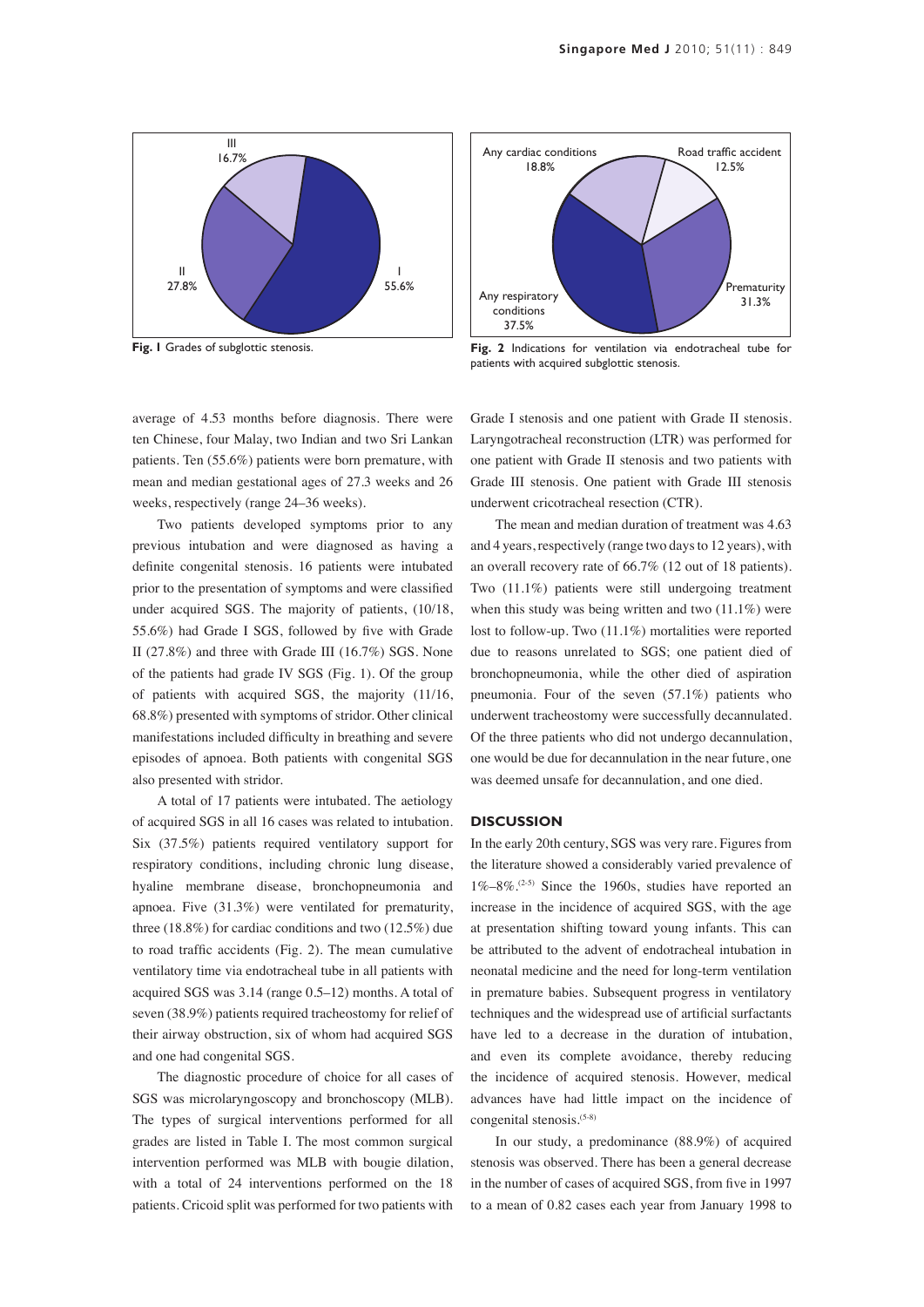| Grade | No. of<br>interventions       | Type of intervention                                                                                                                                                                                                                          |
|-------|-------------------------------|-----------------------------------------------------------------------------------------------------------------------------------------------------------------------------------------------------------------------------------------------|
| ı     | 5<br>4<br>4<br>$\overline{2}$ | MLB with bougie dilation<br>$CO2$ laser<br>Tracheostomy<br>Arytenoidectomy                                                                                                                                                                    |
|       | $\mathfrak{p}$                | Cricoid split                                                                                                                                                                                                                                 |
| н     | $\overline{2}$<br>6<br>6<br>5 | MLB with bougie dilation<br>$CO2$ laser<br>Mitomycin application<br>Tracheostomy<br>Diathermy resection of granuloma<br>Cricoid split<br>Laryngotracheal reconstruction<br>with anterior graft                                                |
| Ш     | 7<br>4<br>3<br>ı              | MLB with bougie dilation<br>Tracheostomy<br>Mitomycin application<br>Cricotracheal resection<br>Laryngotracheal reconstruction<br>with anterior graft<br>Laryngotracheal reconstruction<br>with anterior and posterior grafts<br>and stenting |

**Table I. Total number of surgical interventions performed for each grade of stenosis in order of frequency.**

MLB: microlaryngoscopy and bronchoscopy

December 2008, with an uncharacteristic spike in 2005. In contrast, no apparent trend has been observed in the number of cases of congenital SGS (Fig. 3). Acquired SGS is most commonly caused by direct trauma to the larynx during long-term intubation in the neonatal period, and is often associated with repeat and emergency situations.(8,9) This is reflected in our series by the aetiology of acquired stenosis in all 16 cases being related to intubation.

In all cases, the diameter of stenosis was estimated using endotracheal tubes during MLB, and the severity was objectively scaled using the Myer-Cotton Grading System, based on endotracheal tube sizing. The classification was Grade I for up to 50% lumen obstruction, Grade II from 51% to 70%, Grade III from 71% to 99% and Grade IV for complete obstruction.<sup>(10)</sup> Subsequent MLB enabled the clarification of previous findings and serial assessment after endoscopic procedures such as dilation by gentle bouginage, laser ablation and mitomycin application. Rational therapy is based on the accurate determination of the pathology and the precise location of the stenosis. An open reconstructive procedure was considered only in cases that showed no improvement with conservative endoscopic management.

The decision regarding the need for framework expansion was related to the grade of stenosis. Most patients with Grade I or Grade II stenosis were managed conservatively, with three out of ten (30%) and one

out of five (20%), respectively requiring some form of reconstructive procedure. In Grade III stenosis, the proportion increased to three out of three (100%). The mean number of reconstructive procedures performed per patient increased with the increasing severity of stenosis (Fig. 4). Techniques for the treatment of SGS without tracheotomy include MLB with bougie dilation,  $CO<sub>2</sub>$  laser and anterior cricoid split. The more severe cases required LTR, CTR or long-term tracheostomy. The common complications of surgical intervention include failure of decannulation after LTR, granulation post grafting and dysphonia. CO<sub>2</sub> laser is mostly used for ablation of granulation tissue and laryngeal or subglottic webs.

Numerous studies have shown that mitomycin inhibits fibroblast and scar formation *in vitro* as well as *in vivo*. (11,12) In our study, mitomycin application was indicated in only two cases of Grade II and Grade III stenosis each. It was used in conjunction with bougie dilation, CO2 laser and lysis of laryngeal web. There was significant reduction of granulation tissue or improvement in airway patency after mitomycin application in all nine instances.

In our study, cricoid split was indicated in two patients with Grade I stenosis. In one patient, there was a failed extubation attempt post operation with oxygen desaturation and CO<sub>2</sub> retention. However, after four days of administering dexamethasone, the patient was successfully extubated. The other patient had a failed decannulation attempt due to stridor, respiratory distress and possibly, bilateral vocal cord paralysis. A patient with Grade II stenosis also underwent a cricoid split after four failed attempts at extubation, even under dexamethasone cover. After three more failed extubation attempts, a decision was made to perform a tracheostomy in view of the glottic changes from intubation.

In another patient with Grade II stenosis, LTR with anterior costal cartilage graft was performed. Although there was empirical coverage with Augmentin post operation, the endotracheal tube showed a growth of *Pseudomonas aeruginosa*. Subsequent upper respiratory tract infection due to respiratory syncytial virus was observed. These two factors may explain the failure to decannulate in this patient. When this study was being written, the patient was on a tracheostomy speaking valve with no breathing difficulty, and was due for decannulation in the near future. A successful LTR with anterior costal cartilage graft was performed in a patient with Grade III stenosis. Post operation, the endotracheal tube showed growth of *Enterobacter aerogenes*. Airway patency improved from 50% pre-operatively to 80% after the procedure. However, the patient presented with stridor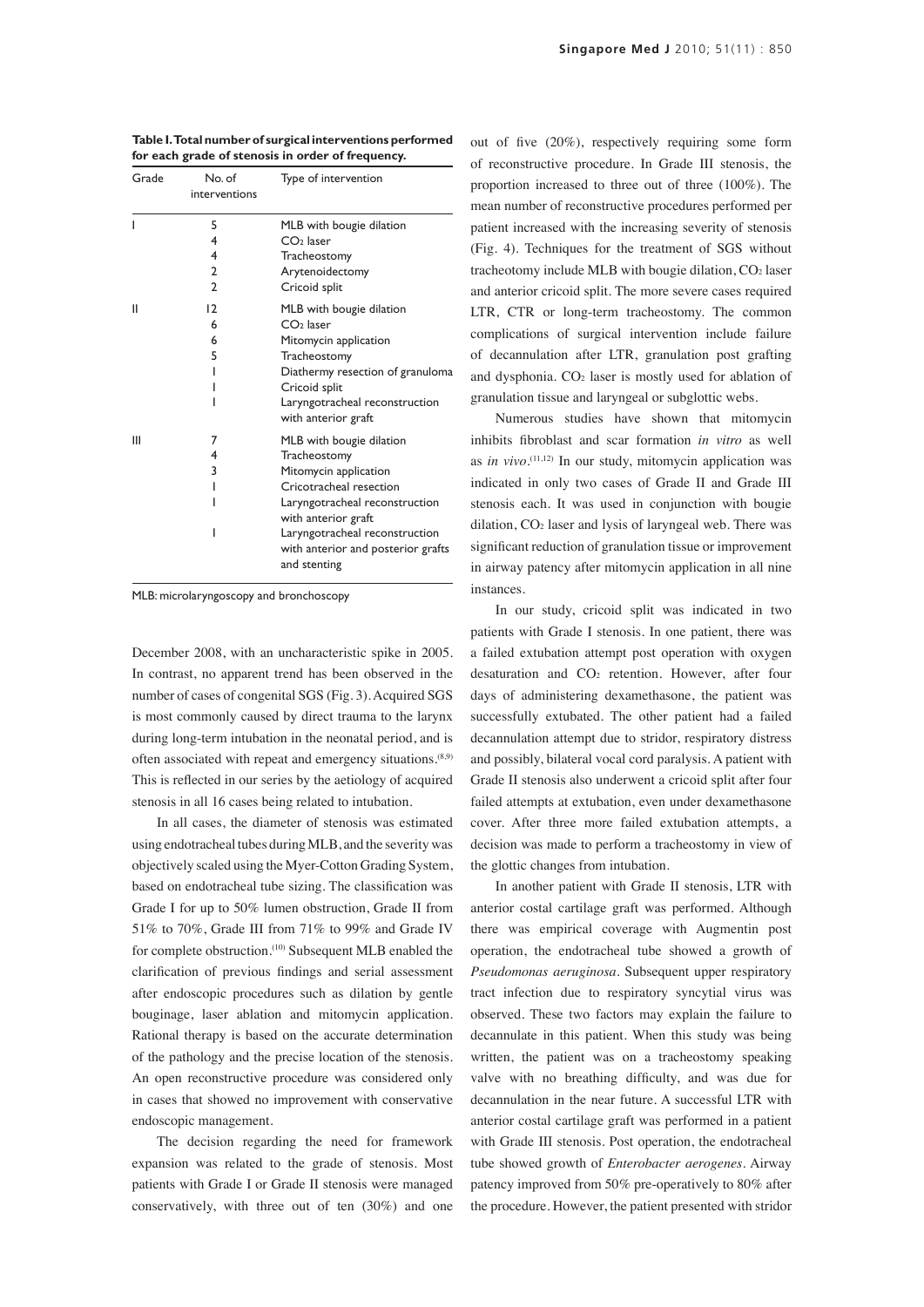

Fig. 3 Prevalence of congenital and acquired subglottic stenosis.

two months later due to a granuloma at the graft site, causing almost complete obstruction. Following excision of this healing granuloma, the patient made a complete recovery with 80%–90% airway patency and good voice production.

Untreated gastro-oesophageal reflux (GER) has been considered a risk factor for failure of LTR.(13-15) Walner et al recommended treating GER for one month before attempting reconstructive surgery.<sup>(14)</sup> A patient with Grade III stenosis had gross oedema of the supraglottis and glottis, with cobblestone appearance of the posterior pharynx after LTR with anterior and posterior grafts and stenting, indicating severe GER despite more than two months of medication. The oedema resolved completely only after a laparoscopic fundoplication, leaving 90% subglottic airway patency with epithelialisation of grafts. The patient eventually had a successful decannulation.

Before the 1990s, there was a general reluctance to use the technique of CTR in the paediatric population, stemming from concerns about the risk of growth abnormalities involving the laryngotracheal axis after this procedure, as well as due to the higher technical demand compared to standard LTR. However, there is emerging evidence showing the absence of growth abnormalities of the laryngotracheal axis post CTR. It is particularly suited in the management of severe Grade III and IV stenoses, as well as in salvaging laryngotracheoplasty failures.(6,7,16-19) Many authors have concurred that CTR is acceptable, and even preferred, for high-grade SGS, with the largest reported series of paediatric CTR<sup>(20)</sup> achieving long-term decannulation rates of more than 90%. In this study, only one CTR was indicated in a case of Grade III stenosis. Pre-operatively, normal vocal cord movements were observed in the patient. No significant complications were reported post operation, and after four MLBs and three serial bougie dilations, the patient was successfully decannulated. Interestingly, Grade I stenosis generally did not equate to



**Fig. 4** Management of paediatric subglottic stenosis.

a shorter duration of treatment than that required for the more severe stenoses. For Grade I stenosis, the mean and median duration of treatment was 5.97 years and five years, respectively (range six months to 12 years), for Grade II, it was 2.67 and 2.17 years, respectively (range two days to eight years), and for Grade III, the duration was 3.44 years and one year, respectively (range two months to nine years).

A retrospective medical record review has its limitations, but with the rarity and decreasing prevalence of SGS, it may be difficult to design an accurately powered prospective study. Nonetheless, our study does provide some insight into the current management techniques and outcome of SGS at KKH.

In conclusion, experience in airway endoscopy is crucial in the diagnosis and management of paediatric SGS. Conservative management alone may be sufficient in the majority of Grade I stenoses. More severe cases might warrant reconstructive surgery. LTR remains the intervention of choice, with CTR being a complement where indicated, such as in failure following multiple LTRs. However, we documented variable success for each type of reconstructive procedure in our study. The mean number of reconstructive procedures performed per patient increased with the increasing severity of the stenosis. With the decreasing incidence of acquired SGS due to improved medical care, major open surgical cases and experiences are now rarely encountered. Surgical intervention should not be rushed into until after all possibilities have been carefully considered. Each laryngeal framework procedure has to be customised to suit the individual, so that chances of resolution can be maximised without being detrimental to the patient.